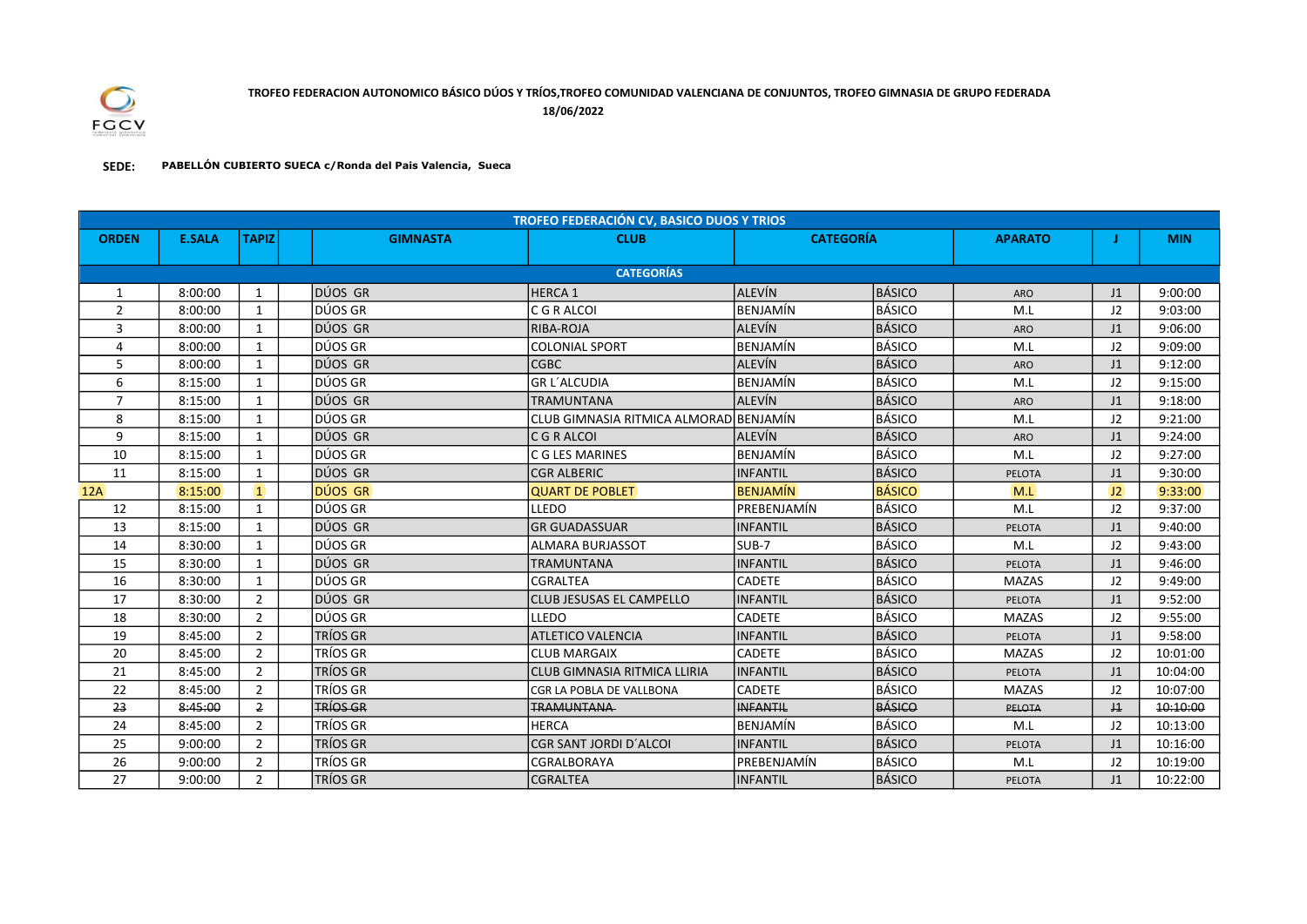| 28              | 9:00:00                                    | $\overline{2}$ |                | TRÍOS GR            | CGRALBORAYA             | SUB-7                    | <b>BÁSICO</b> | M.L                  | 12 <sup>2</sup> | 10:25:00 |  |
|-----------------|--------------------------------------------|----------------|----------------|---------------------|-------------------------|--------------------------|---------------|----------------------|-----------------|----------|--|
| 29              | 9:00:00                                    | $\overline{2}$ |                | TRÍOS GR            | <b>KANKUDAI</b>         | <b>INFANTIL</b>          | BÁSICO        | <b>PELOTA</b>        | J1              | 10:28:00 |  |
| 30              | 9:00:00                                    | $\overline{2}$ |                | TRÍOS GR            | <b>GR L'ALCUDIA</b>     | SUB-7                    | BÁSICO        | M.L                  | J2              | 10:31:00 |  |
| 30A             | 9:00:00                                    | $\mathbf{1}$   |                | TRÍOS GR            | <b>HERCA</b>            | ALEVÍN                   | BÁSICO        | ARO                  | J2              | 10:34:00 |  |
| 32 <sup>2</sup> | 9:15:00                                    | $\mathbf{1}$   | 1 <sub>p</sub> | <b>CONJUNTO</b>     | RITMICA QUART DE POBLET | <b>ALEVÍN</b>            | <b>OPEN</b>   | 5 AROS               | $ 11\rangle$    | 10:37:00 |  |
| 33              | 9:15:00                                    | 1              | 1 <sub>p</sub> | <b>CONJUNTO</b>     | <b>CEG ALMUSSAFES</b>   | <b>INFANTIL</b>          | <b>OPEN</b>   | <b>5 CUERDAS</b>     | 12 <sup>2</sup> | 10:40:00 |  |
| 34              | 9:15:00                                    |                | 1 <sub>p</sub> | CONJUNTO            | <b>MORVEDRE A</b>       | <b>ALEVÍN</b>            | <b>OPEN</b>   | 5 AROS               | J1              | 10:43:00 |  |
| 35              | 9:15:00                                    |                | 1 <sub>p</sub> | <b>CONJUNTO</b>     | <b>MORVEDRE</b>         | <b>INFANTIL</b>          | <b>OPEN</b>   | <b>5 CUERDAS</b>     | J2              | 10:46:00 |  |
| 36              | 9:15:00                                    | 1              | 1 <sub>p</sub> | CONJUNTO            | ROQUETTE BENIFAIO       | <b>JUNIOR</b>            | <b>OPEN</b>   | 3 PELOTAS Y 4 MAZAS  | J1              | 10:49:00 |  |
| 37              | 9:15:00                                    | $\overline{2}$ | 1 <sub>p</sub> | <b>CONJUNTO</b>     | <b>MORVEDRE</b>         | <b>SENIOR</b>            | <b>OPEN</b>   | 3 CINTAS Y 2 PELOTAS | 12              | 10:52:00 |  |
| 38              | 9:15:00                                    | $\overline{2}$ | 1 <sub>p</sub> | <b>CONJUNTO</b>     | <b>LA NUCIA</b>         | <b>JUNIOR</b>            | <b>OPEN</b>   | 3 PELOTAS Y 4 MAZAS  | J1              | 10:55:00 |  |
| 39              | 9:15:00                                    | $\overline{2}$ | 1p             | <b>CONJUNTO</b>     | <b>XIRIVELLA</b>        | <b>SENIOR</b>            | <b>OPEN</b>   | 3 CINTAS Y 2 PELOTAS | 12              | 10:58:00 |  |
| 40              | 9:15:00                                    | $\overline{2}$ | 1 <sub>p</sub> | <b>CONJUNTO</b>     | <b>CR SAN VICENTE</b>   | PRIMERA CATEGORIA        | <b>OPEN</b>   | 5 AROS               | J1              | 11:01:00 |  |
| 41A             | 9:15:00                                    | 2              | 1 <sub>p</sub> | CONJUNTO            | <b>ALMUSSAFES</b>       | IPRIMERA CATEGORIA       | <b>OPEN</b>   | 5 AROS               | J1              | 11:04:00 |  |
| 41              |                                            |                | 2p             | <b>CONJUNTO</b>     | RITMICA QUART DE POBLET | <b>ALEVÍN</b>            | <b>OPEN</b>   | 5 AROS               | $ 11\rangle$    | 11:08:00 |  |
| 42              |                                            |                | 2p             | Iconjunto           | <b>CEG ALMUSSAFES</b>   | <b>INFANTIL</b>          | <b>OPEN</b>   | <b>5 CUERDAS</b>     | 12              | 11:11:00 |  |
| 43              |                                            |                | 2p             | <b>CONJUNTO</b>     | <b>MORVEDRE A</b>       | <b>ALEVÍN</b>            | <b>OPEN</b>   | 5 AROS               | J1              | 11:14:00 |  |
| 44              |                                            |                | 2p             | Iconjunto           | MORVEDRE                | <b>INFANTIL</b>          | <b>OPEN</b>   | <b>5 CUERDAS</b>     | 12              | 11:17:00 |  |
| 45              |                                            |                | 2p             | <b>CONJUNTO</b>     | ROQUETTE BENIFAIO       | <b>JUNIOR</b>            | <b>OPEN</b>   | 3 PELOTAS Y 4 MAZAS  | J1              | 11:20:00 |  |
| 46              |                                            |                | 2p             | <b>CONJUNTO</b>     | <b>MORVEDRE</b>         | <b>SENIOR</b>            | <b>OPEN</b>   | 3 CINTAS Y 2 PELOTAS | J2              | 11:23:00 |  |
| 47              |                                            |                | 2p             | <b>CONJUNTO</b>     | LA NUCIA                | <b>JUNIOR</b>            | <b>OPEN</b>   | 3 PELOTAS Y 4 MAZAS  | J1              | 11:26:00 |  |
| 48              |                                            |                | 2p             | <b>CONJUNTO</b>     | <b>XIRIVELLA</b>        | <b>SENIOR</b>            | OPEN          | 3 CINTAS Y 2 PELOTAS | 12              | 11:29:00 |  |
| 49              |                                            |                | 2p             | <b>CONJUNTO</b>     | <b>CR SAN VICENTE</b>   | IPRIMERA CATEGORIA       | <b>OPEN</b>   | 5 AROS               | J1              | 11:32:00 |  |
| 50              |                                            |                |                | GIMNASIA FED. GRUPO | <b>MORVEDRE</b>         | <b>SENIOR</b>            |               | M.L                  | J2              | 11:35:00 |  |
| 50A             |                                            |                | 2p             | <b>CONJUNTO</b>     | <b>ALMUSSAFES</b>       | <b>PRIMERA CATEGORIA</b> | <b>OPEN</b>   | 5 AROS               | J1              | 11:38:00 |  |
|                 | <b>ENTREGA MEDALLAS DUOS, TRIOS Y OPEN</b> |                |                |                     |                         |                          |               |                      |                 |          |  |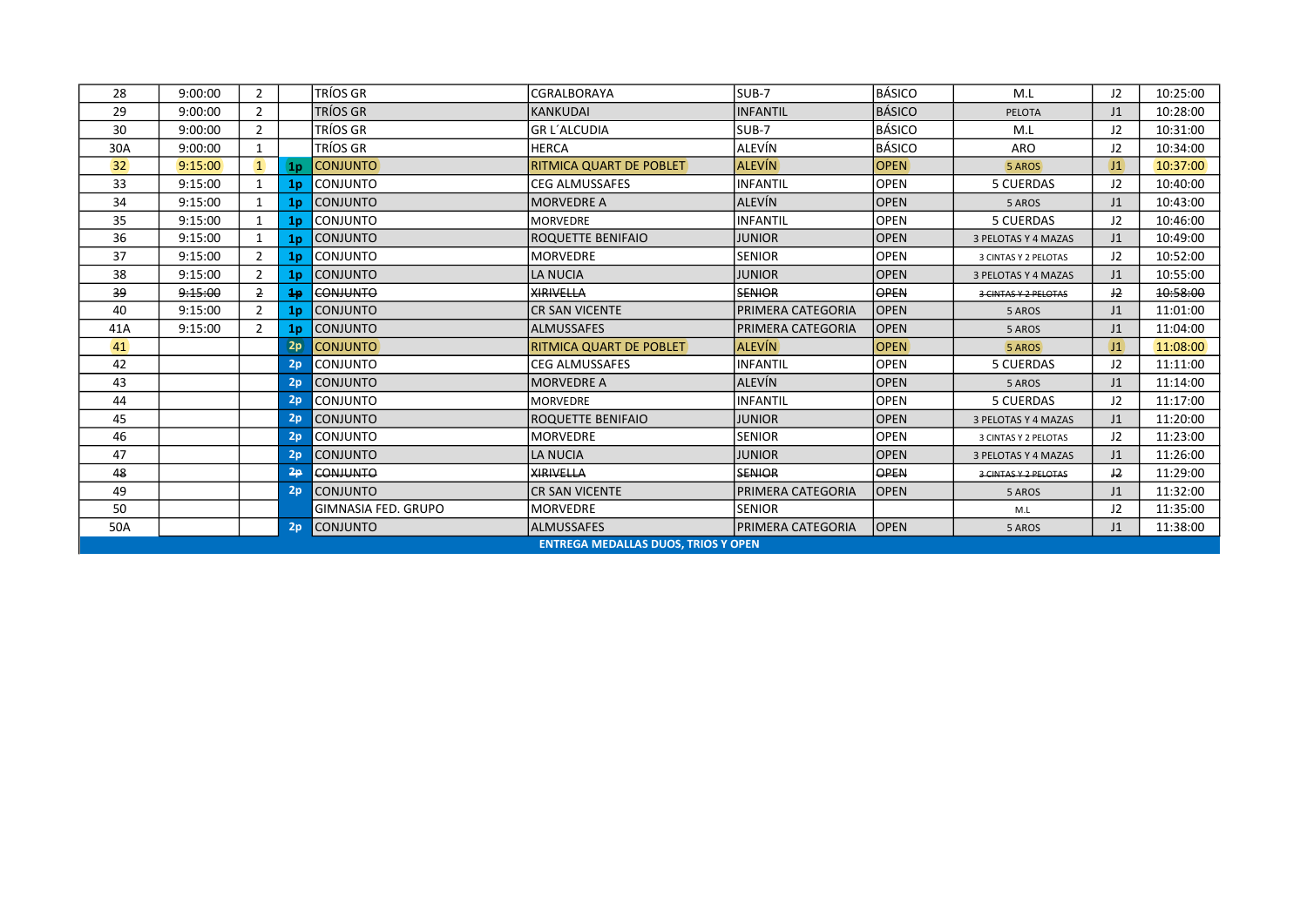| 51 | 10:45:00 |                | 4p             | <b>CONJUNTO</b> | <b>CGR LA POBLA DE VALLBONA</b>                               | <b>INFANTIL</b> | NIVEL <sub>2</sub> | 5 PELOTAS        | $\pm 1$        | 12:00:00 |
|----|----------|----------------|----------------|-----------------|---------------------------------------------------------------|-----------------|--------------------|------------------|----------------|----------|
| 52 | 10:45:00 | $\mathbf{1}$   | 1 <sub>p</sub> | CONJUNTO        | CGRALBORAYA                                                   | ALEVÍN          | NIVEL <sub>2</sub> | 5 AROS           | J2             | 12:03:00 |
| 53 | 10:45:00 | 1              | 1 <sub>p</sub> | <b>CONJUNTO</b> | CLUB JESUSAS EL CAMPELLO                                      | <b>INFANTIL</b> | NIVEL <sub>2</sub> | <b>5 PELOTAS</b> | J1             | 12:06:00 |
| 54 | 10:45:00 | $\mathbf{1}$   | 1 <sub>p</sub> | <b>CONJUNTO</b> | TRAMUNTANA                                                    | ALEVÍN          | NIVEL <sub>2</sub> | 5 AROS           | 12             | 12:09:00 |
| 55 | 10:45:00 | $\mathbf{1}$   | 1 <sub>p</sub> | <b>CONJUNTO</b> | TRAMUNTANA                                                    | <b>INFANTIL</b> | NIVEL <sub>2</sub> | <b>5 PELOTAS</b> | J1             | 12:12:00 |
| 56 | 10:45:00 | $\mathbf{1}$   | 1 <sub>p</sub> | <b>CONJUNTO</b> | CEG ALMUSSAFES                                                | ALEVÍN          | NIVEL <sub>2</sub> | 5 AROS           | J2             | 12:15:00 |
| 57 | 11:00:00 | $\mathbf{1}$   | 1 <sub>p</sub> | <b>CONJUNTO</b> | <b>CLUB ANTARES</b>                                           | <b>INFANTIL</b> | NIVEL <sub>2</sub> | <b>5 PELOTAS</b> | J1             | 12:18:00 |
| 58 | 11:00:00 | $\overline{2}$ | 1 <sub>p</sub> | <b>CONJUNTO</b> | <b>CLUB MABEL BENICARLO</b>                                   | ALEVÍN          | NIVEL <sub>2</sub> | 5 AROS           | 12             | 12:21:00 |
| 59 | 11:00:00 | $\overline{2}$ | 1 <sub>p</sub> | <b>CONJUNTO</b> | RITMICA QUART DE POBLET                                       | <b>INFANTIL</b> | <b>NIVEL 2</b>     | <b>5 PELOTAS</b> | 11             | 12:24:00 |
| 60 | 11:00:00 | $\overline{2}$ | 1 <sub>p</sub> | <b>CONJUNTO</b> | TORREPATERNA                                                  | ALEVÍN          | NIVEL <sub>2</sub> | 5 AROS           | J2             | 12:27:00 |
| 61 | 11:00:00 | $\overline{2}$ | 1 <sub>p</sub> | <b>CONJUNTO</b> | <b>MORVEDRE</b>                                               | <b>INFANTIL</b> | NIVEL <sub>2</sub> | <b>5 PELOTAS</b> | J1             | 12:30:00 |
| 62 | 11:00:00 | $\overline{2}$ | 1 <sub>p</sub> | CONJUNTO        | MORVEDRE                                                      | ALEVÍN          | NIVEL <sub>2</sub> | 5 AROS           | J2             | 12:33:00 |
| 63 | 11:00:00 | $\overline{2}$ | 1 <sub>p</sub> | <b>CONJUNTO</b> | RIBA-ROJA                                                     | <b>INFANTIL</b> | NIVEL <sub>2</sub> | <b>5 PELOTAS</b> | J1             | 12:36:00 |
| 64 |          |                | 2p             | <b>CONJUNTO</b> | <b>CGR LA POBLA DE VALLBONA</b>                               | <b>INFANTIL</b> | NIVEL <sub>2</sub> | 5 PELOTAS        | J <sub>1</sub> | 12:40:00 |
| 65 |          |                | 2p             | <b>CONJUNTO</b> | CGRALBORAYA                                                   | ALEVÍN          | NIVEL <sub>2</sub> | 5 AROS           | J2             | 12:43:00 |
| 66 |          |                | 2p             | <b>CONJUNTO</b> | CLUB JESUSAS EL CAMPELLO                                      | <b>INFANTIL</b> | NIVEL <sub>2</sub> | 5 PELOTAS        | J <sub>1</sub> | 12:46:00 |
| 67 |          |                | 2p             | <b>CONJUNTO</b> | TRAMUNTANA                                                    | ALEVÍN          | NIVEL <sub>2</sub> | 5 AROS           | J2             | 12:49:00 |
| 68 |          |                | 2p             | <b>CONJUNTO</b> | TRAMUNTANA                                                    | <b>INFANTIL</b> | NIVEL <sub>2</sub> | <b>5 PELOTAS</b> | J1             | 12:52:00 |
| 69 |          |                | 2p             | CONJUNTO        | <b>CEG ALMUSSAFES</b>                                         | ALEVÍN          | NIVEL <sub>2</sub> | 5 AROS           | J2             | 12:55:00 |
| 70 |          |                | 2p             | <b>CONJUNTO</b> | <b>CLUB ANTARES</b>                                           | <b>INFANTIL</b> | NIVEL <sub>2</sub> | 5 PELOTAS        | J <sub>1</sub> | 12:58:00 |
| 71 |          |                | 2p             | CONJUNTO        | CLUB MABEL BENICARLO                                          | ALEVÍN          | NIVEL <sub>2</sub> | 5 AROS           | J2             | 13:01:00 |
| 72 |          |                | 2p             | <b>CONJUNTO</b> | RITMICA QUART DE POBLET                                       | <b>INFANTIL</b> | NIVEL <sub>2</sub> | <b>5 PELOTAS</b> | J1             | 13:04:00 |
| 73 |          |                | 2p             | <b>CONJUNTO</b> | TORREPATERNA                                                  | ALEVÍN          | NIVEL <sub>2</sub> | 5 AROS           | J2             | 13:07:00 |
| 74 |          |                | 2p             | CONJUNTO        | <b>MORVEDRE</b>                                               | <b>INFANTIL</b> | NIVEL <sub>2</sub> | <b>5 PELOTAS</b> | J1             | 13:10:00 |
| 75 |          |                | 2p             | CONJUNTO        | <b>MORVEDRE</b>                                               | ALEVÍN          | NIVEL <sub>2</sub> | 5 AROS           | J2             | 13:13:00 |
| 76 |          |                | 2p             | <b>CONJUNTO</b> | RIBA-ROJA                                                     | <b>INFANTIL</b> | NIVEL <sub>2</sub> | <b>5 PELOTAS</b> | J1             | 13:16:00 |
| 77 | 12:00:00 | $\mathbf{1}$   | 1 <sub>p</sub> | CONJUNTO        | KANKUDAI                                                      | <b>CADETE</b>   | NIVEL <sub>2</sub> | 5 MAZAS          | J2             | 13:19:00 |
| 78 | 12:00:00 | $\mathbf{1}$   | 1 <sub>p</sub> | <b>CONJUNTO</b> | <b>MORVEDRE</b>                                               | <b>CADETE</b>   | NIVEL <sub>2</sub> | 5 MAZAS          | J2             | 13:22:00 |
| 79 | 12:00:00 | $\mathbf{1}$   | 1 <sub>p</sub> | <b>CONJUNTO</b> | RITMICA QUART DE POBLET                                       | <b>JUVENIL</b>  | <b>NIVEL 2</b>     | 2 AROS Y 6 MAZAS | $ 11\rangle$   | 13:25:00 |
| 80 | 12:00:00 | $\overline{2}$ | 1 <sub>p</sub> | <b>CONJUNTO</b> | TRAMUNTANA                                                    | CADETE          | NIVEL <sub>2</sub> | 5 MAZAS          | J2             | 13:28:00 |
| 81 | 12:15:00 | $\overline{2}$ | 1 <sub>p</sub> | <b>CONJUNTO</b> | <b>TRAMUNTANA</b>                                             | <b>JUVENIL</b>  | NIVEL <sub>2</sub> | 2 AROS Y 6 MAZAS | J1             | 13:31:00 |
| 82 | 12:15:00 | $\overline{2}$ | 1 <sub>p</sub> | <b>CONJUNTO</b> | <b>XIRIVELLA</b>                                              | <b>CADETE</b>   | NIVEL <sub>2</sub> | 5 MAZAS          | J2             | 13:34:00 |
| 83 | 12:15:00 | $\overline{2}$ | 1 <sub>p</sub> | <b>CONJUNTO</b> | CLUB OLEZA RITMICA ORIHUELA                                   | <b>JUVENIL</b>  | NIVEL <sub>2</sub> | 2 AROS Y 6 MAZAS | J1             | 13:37:00 |
| 84 |          |                | 2p             | <b>CONJUNTO</b> | KANKUDAI                                                      | <b>CADETE</b>   | NIVEL <sub>2</sub> | 5 MAZAS          | J2             | 13:40:00 |
| 85 |          |                | 2p             | <b>CONJUNTO</b> | <b>MORVEDRE</b>                                               | <b>CADETE</b>   | NIVEL <sub>2</sub> | 5 MAZAS          | J2             | 13:43:00 |
| 86 |          |                | 2p             | <b>CONJUNTO</b> | RITMICA QUART DE POBLET                                       | <b>JUVENIL</b>  | <b>NIVEL 2</b>     | 2 AROS Y 6 MAZAS | $ J1\rangle$   | 13:46:00 |
| 87 |          |                | 2p             | CONJUNTO        | TRAMUNTANA                                                    | <b>CADETE</b>   | NIVEL <sub>2</sub> | 5 MAZAS          | J2             | 13:49:00 |
| 88 |          |                | 2p             | <b>CONJUNTO</b> | <b>TRAMUNTANA</b>                                             | <b>JUVENIL</b>  | NIVEL <sub>2</sub> | 2 AROS Y 6 MAZAS | J1             | 13:52:00 |
| 89 |          |                | 2p             | <b>CONJUNTO</b> | <b>XIRIVELLA</b>                                              | <b>CADETE</b>   | NIVEL <sub>2</sub> | 5 MAZAS          | J2             | 13:55:00 |
| 90 |          |                | 2p             | CONJUNTO        | CLUB OLEZA RITMICA ORIHUELA                                   | <b>JUVENIL</b>  | NIVEL <sub>2</sub> | 2 AROS Y 6 MAZAS | J1             | 13:58:00 |
|    |          |                |                |                 | ENTREGA MEDALLAS TF INFANTIL, ALEVIN, CADETE, JUVENIL NIVEL 2 |                 |                    |                  |                |          |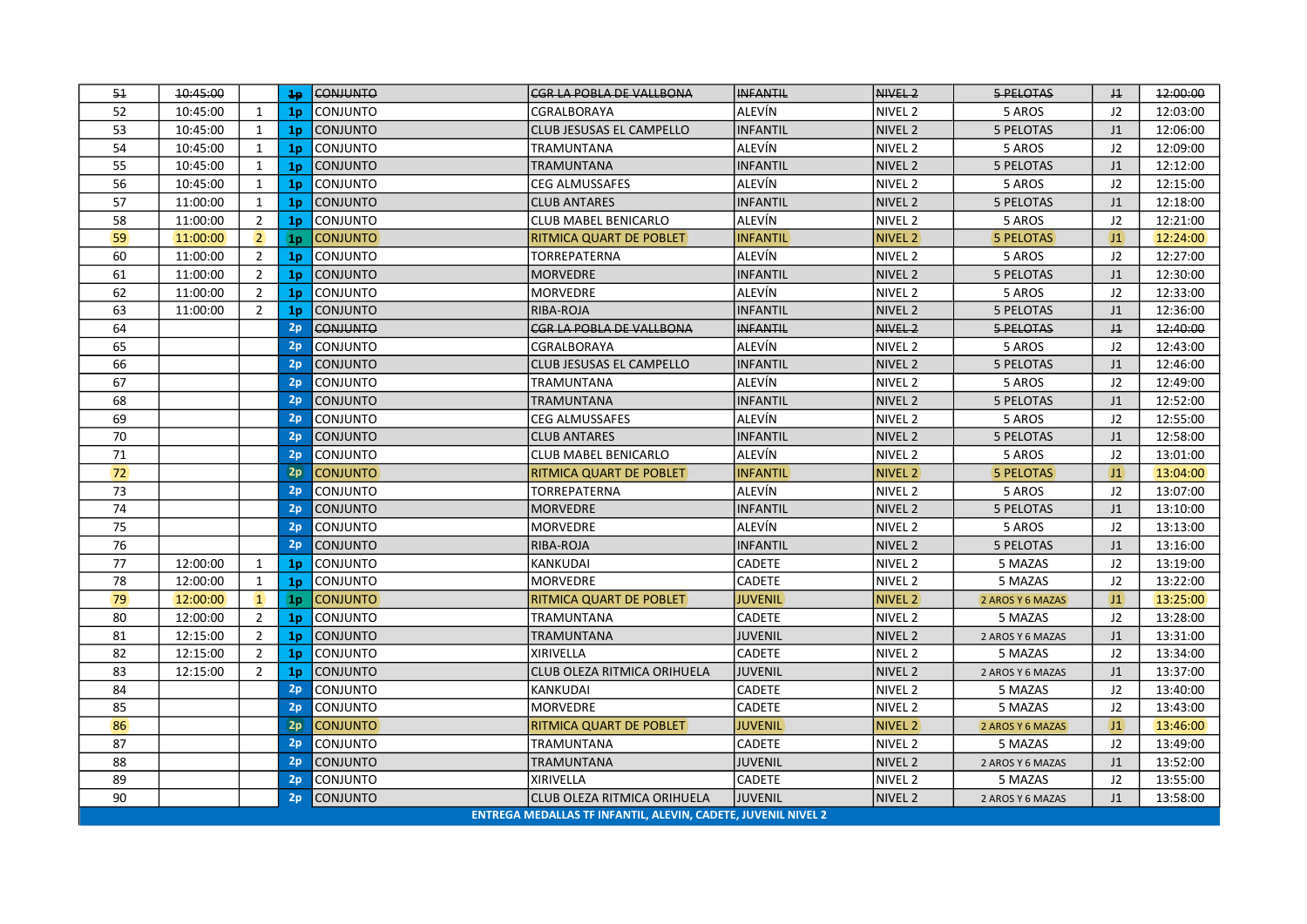| 91A  | 14:00:00 | 1              | 1 <sub>p</sub> | CONJUNTO        | CLUB GIMNASIA RITMICA LA VILA JO PREBENJAMÍN |                    | NIVEL 2            | M.L                | J2             | 14:57:00 |
|------|----------|----------------|----------------|-----------------|----------------------------------------------|--------------------|--------------------|--------------------|----------------|----------|
| 91   | 14:00:00 | $\mathbf{1}$   | 1 <sub>p</sub> | <b>CONJUNTO</b> | <b>ACEUS</b>                                 | BENJAMÍN           | NIVEL <sub>2</sub> | M.L                | J1             | 15:00:00 |
| 92   | 14:00:00 | $\mathbf{1}$   | 1 <sub>p</sub> | CONJUNTO        | ROQUETTE BENIFAIO                            | PREBENJAMÍN        | NIVEL 2            | M.L                | J2             | 15:03:00 |
| 93   | 14:00:00 | 1              | 1 <sub>p</sub> | CONJUNTO        | C G R ALCOI                                  | <b>BENJAMÍN</b>    | NIVEL <sub>2</sub> | M.L                | J1             | 15:06:00 |
| 94   | 14:00:00 | $\mathbf{1}$   | 1 <sub>p</sub> | CONJUNTO        | lalmara burjassot                            | IPREBENJAMÍN       | NIVEL <sub>2</sub> | M.L                | J2             | 15:09:00 |
| 95   | 14:00:00 | $\mathbf{1}$   | 1 <sub>p</sub> | <b>CONJUNTO</b> | <b>CLUB MARGAIX</b>                          | BENJAMÍN           | <b>NIVEL 2</b>     | M.L                | J1             | 15:12:00 |
| 96   | 14:00:00 | $\vert$ 1      | 1 <sub>p</sub> | <b>CONJUNTO</b> | <b>RITMICA QUART DE POBLET</b>               | <b>PREBENJAMÍN</b> | <b>NIVEL 2</b>     | M.L                | J2             | 15:15:00 |
| 97   | 14:00:00 | $\overline{2}$ | 1 <sub>p</sub> | <b>CONJUNTO</b> | <b>CGRALBORAYA</b>                           | BENJAMÍN           | NIVEL <sub>2</sub> | M.L                | J1             | 15:18:00 |
| 98   | 14:00:00 | $\overline{2}$ | 1 <sub>p</sub> | CONJUNTO        | MORVEDRE                                     | PREBENJAMÍN        | NIVEL <sub>2</sub> | M.L                | J2             | 15:21:00 |
| 99   | 14:00:00 | $\overline{2}$ | 1 <sub>p</sub> | <b>CONJUNTO</b> | <b>CHAMARA</b>                               | BENJAMÍN           | <b>NIVEL 2</b>     | M.L                | J <sub>1</sub> | 15:24:00 |
| 100  | 14:00:00 | $\overline{2}$ | 1 <sub>p</sub> | CONJUNTO        | RIBA-ROJA                                    | IPREBENJAMÍN       | NIVEL <sub>2</sub> | M.L                | J2             | 15:27:00 |
| 101  | 14:00:00 | $\overline{2}$ | 1 <sub>p</sub> | <b>CONJUNTO</b> | <b>COLONIAL SPORT</b>                        | <b>BENJAMÍN</b>    | NIVEL <sub>2</sub> | M.L                | J1             | 15:30:00 |
| 102  | 14:00:00 | $\overline{2}$ | 1 <sub>p</sub> | <b>CONJUNTO</b> | <b>CLUB BUÑOL</b>                            | PREBENJAMÍN        | NIVEL 2            | M.L                | J2             | 15:33:00 |
| 103  | 14:00:00 | $\overline{2}$ | 1 <sub>p</sub> | <b>CONJUNTO</b> | RIBA-ROJA                                    | IBENJAMÍN          | NIVEL <sub>2</sub> | M.L                | J1             | 15:36:00 |
| 104A |          |                | 2p             | CONJUNTO        | CLUB GIMNASIA RITMICA LA VILA JO PREBENJAMÍN |                    | NIVEL <sub>2</sub> | M.L                | J2             | 15:39:00 |
| 104  |          |                | 2p             | <b>CONJUNTO</b> | <b>ACEUS</b>                                 | BENJAMÍN           | NIVEL <sub>2</sub> | M.L                | J1             | 15:42:00 |
| 105  |          |                | 2p             | CONJUNTO        | <b>ROQUETTE BENIFAIO</b>                     | PREBENJAMÍN        | NIVEL <sub>2</sub> | M.L                | J2             | 15:45:00 |
| 106  |          |                | 2p             | <b>CONJUNTO</b> | C G R ALCOI                                  | BENJAMÍN           | NIVEL <sub>2</sub> | M.L                | J1             | 15:48:00 |
| 107  |          |                | 2p             | CONJUNTO        | <b>ALMARA BURJASSOT</b>                      | PREBENJAMÍN        | NIVEL 2            | M.L                | J2             | 15:51:00 |
| 108  |          |                | 2p             | <b>CONJUNTO</b> | <b>ICLUB MARGAIX</b>                         | BENJAMÍN           | NIVEL <sub>2</sub> | M.L                | J1             | 15:54:00 |
| 109  |          |                | 2p             | <b>CONJUNTO</b> | <b>RITMICA QUART DE POBLET</b>               | PREBENJAMÍN        | NIVEL <sub>2</sub> | M.L                | J2             | 15:57:00 |
| 110  |          |                | 2p             | <b>CONJUNTO</b> | <b>CGRALBORAYA</b>                           | BENJAMÍN           | NIVEL <sub>2</sub> | M.L                | J <sub>1</sub> | 16:00:00 |
| 111  |          |                | 2p             | CONJUNTO        | MORVEDRE                                     | PREBENJAMÍN        | NIVEL <sub>2</sub> | M.L                | J2             | 16:03:00 |
| 112  |          |                | 2p             | CONJUNTO        | <b>CHAMARA</b>                               | BENJAMÍN           | NIVEL <sub>2</sub> | M.L                | J1             | 16:06:00 |
| 113  |          |                | 2p             | CONJUNTO        | RIBA-ROJA                                    | PREBENJAMÍN        | NIVEL <sub>2</sub> | M.L                | J2             | 16:09:00 |
| 114  |          |                | 2p             | <b>CONJUNTO</b> | <b>COLONIAL SPORT</b>                        | BENJAMÍN           | NIVEL <sub>2</sub> | M.L                | J1             | 16:12:00 |
| 115  |          |                | 2p             | <b>CONJUNTO</b> | <b>CLUB BUÑOL</b>                            | PREBENJAMÍN        | NIVEL <sub>2</sub> | M.L                | J2             | 16:15:00 |
| 116  |          |                | 2p             | <b>CONJUNTO</b> | <b>RIBA-ROJA</b>                             | <b>BENJAMÍN</b>    | NIVEL <sub>2</sub> | M.L                | J1             | 16:18:00 |
| 117  | 15:00:00 | 1              | 1 <sub>p</sub> | <b>CONJUNTO</b> | <b>CLUB MARGAIX 1</b>                        | <b>ALEVÍN</b>      | NIVEL 1            | 3 AROS - 2 PELOTAS | J1             | 16:21:00 |
| 118  | 15:00:00 | $\mathbf{1}$   | 1 <sub>p</sub> | <b>CONJUNTO</b> | ATLÉTICO VALENCIA                            | PREBENJAMÍN        | NIVEL 1            | M.L                | J2             | 16:24:00 |
| 119  | 15:00:00 | 1              | 1 <sub>p</sub> | <b>CONJUNTO</b> | <b>CLUB MARGAIX 2</b>                        | <b>ALEVÍN</b>      | NIVEL <sub>1</sub> | 3 AROS - 2 PELOTAS | J1             | 16:27:00 |
| 120  | 15:00:00 | $\mathbf{1}$   | 1 <sub>p</sub> | CONJUNTO        | <b>CLUB BUÑOL</b>                            | <b>JUVENIL</b>     | NIVEL 1            | 2 AROS Y 6 MAZAS   | J2             | 16:30:00 |
| 121  | 15:00:00 | $\mathbf{1}$   | 1 <sub>p</sub> | <b>CONJUNTO</b> | <b>TRAMUNTANA</b>                            | <b>ALEVÍN</b>      | NIVEL 1            | 3 AROS - 2 PELOTAS | J1             | 16:33:00 |
| 122  | 15:00:00 | $\mathbf{1}$   | 1 <sub>p</sub> | <b>CONJUNTO</b> | <b>ATZAR VALENCIA</b>                        | JUVENIL            | NIVEL 1            | 2 AROS Y 6 MAZAS   | J2             | 16:36:00 |
| 123  | 15:00:00 | $\overline{2}$ | 1 <sub>p</sub> | <b>CONJUNTO</b> | C G LES MARINES                              | <b>ALEVÍN</b>      | NIVEL 1            | 3 AROS - 2 PELOTAS | J1             | 16:39:00 |
| 124  | 15:00:00 | $\overline{2}$ | 1 <sub>p</sub> | CONJUNTO        | <b>CLUB ANGELS</b>                           | <b>JUVENIL</b>     | NIVEL 1            | 2 AROS Y 6 MAZAS   | J2             | 16:42:00 |
| 125  | 15:00:00 | $\overline{2}$ | 1 <sub>p</sub> | <b>CONJUNTO</b> | L'ELIANA                                     | <b>BENJAMÍN</b>    | NIVEL 1            | M.L                | J1             | 16:45:00 |
| 126  | 15:00:00 | $\overline{2}$ | 1 <sub>p</sub> | CONJUNTO        | CGRALBORAYA                                  | <b>JUVENIL</b>     | NIVEL 1            | 2 AROS Y 6 MAZAS   | J2             | 16:48:00 |
| 127  | 15:00:00 | $\overline{2}$ | 1 <sub>p</sub> | <b>CONJUNTO</b> | <b>MORVEDRE</b>                              | <b>BENJAMÍN</b>    | NIVEL 1            | M.L                | J1             | 16:51:00 |
| 128  | 15:00:00 | $\overline{2}$ | 1 <sub>p</sub> | <b>CONJUNTO</b> | <b>RITMICA QUART DE POBLET</b>               | <b>JUVENIL</b>     | <b>NIVEL 1</b>     | 2 AROS Y 6 MAZAS   | J2             | 16:54:00 |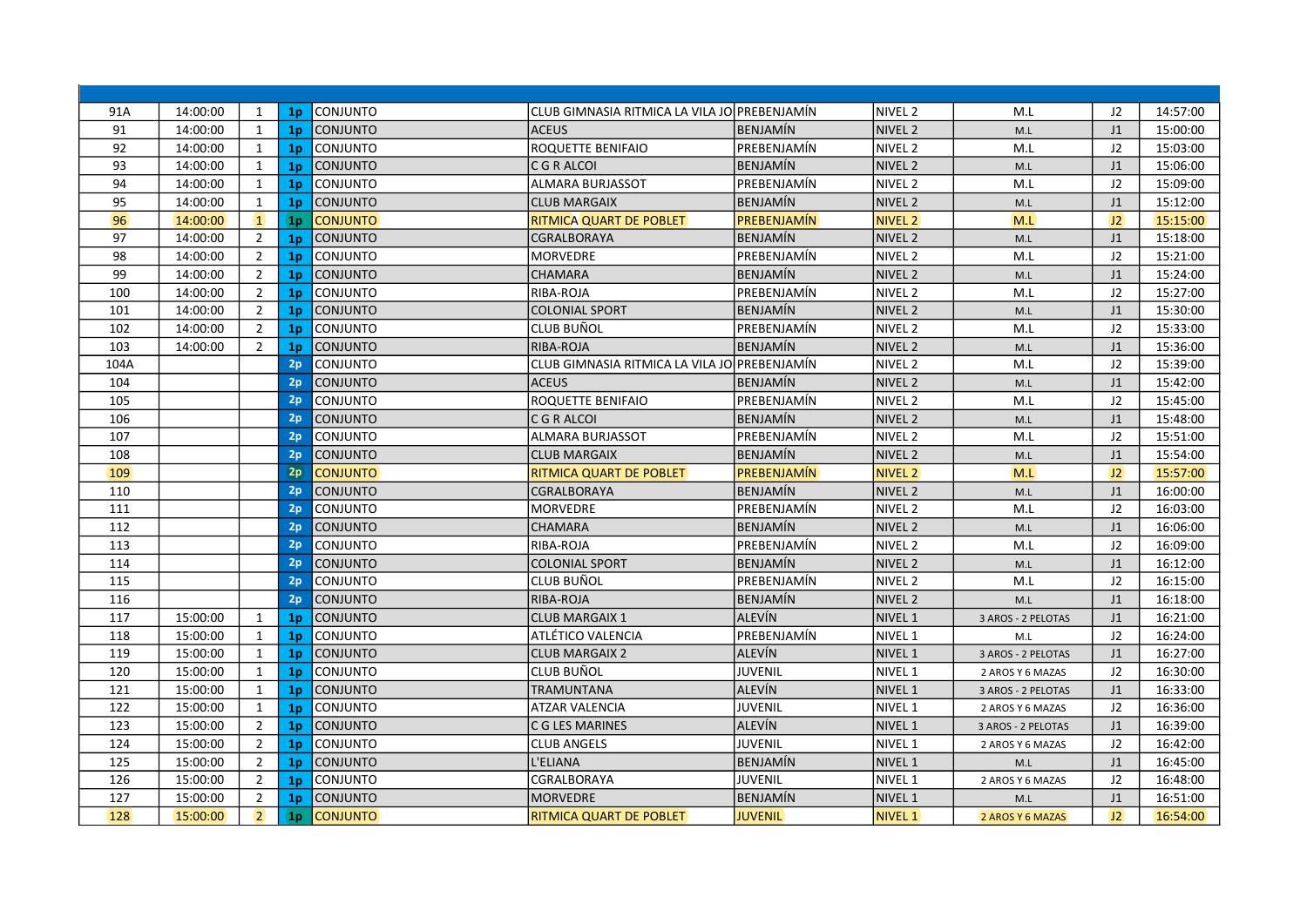| 129                                                                                        |          |                | 2p             | <b>CONJUNTO</b> | <b>CLUB MARGAIX 1</b>          | <b>ALEVÍN</b>   | <b>NIVEL 1</b>     | 3 AROS - 2 PELOTAS        | J <sub>1</sub> | 16:57:00 |  |
|--------------------------------------------------------------------------------------------|----------|----------------|----------------|-----------------|--------------------------------|-----------------|--------------------|---------------------------|----------------|----------|--|
| 130                                                                                        |          |                | 2p             | Iconjunto       | ATLÉTICO VALENCIA              | PREBENJAMÍN     | NIVEL 1            | M.L                       | J2             | 17:00:00 |  |
| 131                                                                                        |          |                | 2p             | <b>CONJUNTO</b> | <b>CLUB MARGAIX 2</b>          | <b>ALEVÍN</b>   | NIVEL <sub>1</sub> | 3 AROS - 2 PELOTAS        | J1             | 17:03:00 |  |
| 132                                                                                        |          |                | 2p             | <b>CONJUNTO</b> | lclub Buñol                    | <b>JUVENIL</b>  | NIVEL 1            | 2 AROS Y 6 MAZAS          | J2             | 17:06:00 |  |
| 133                                                                                        |          |                | 2p             | <b>CONJUNTO</b> | TRAMUNTANA                     | <b>ALEVÍN</b>   | NIVEL <sub>1</sub> | 5 CINTAS                  | J <sub>1</sub> | 17:09:00 |  |
| 134                                                                                        |          |                | 2p             | <b>CONJUNTO</b> | ATZAR VALENCIA                 | <b>JUVENIL</b>  | NIVEL 1            | 2 AROS Y 6 MAZAS          | J2             | 17:12:00 |  |
| 135                                                                                        |          |                | 2p             | <b>CONJUNTO</b> | C G LES MARINES                | <b>ALEVÍN</b>   | <b>NIVEL 1</b>     | 3 AROS - 2 PELOTAS        | J <sub>1</sub> | 17:15:00 |  |
| 136                                                                                        |          |                | 2p             | <b>CONJUNTO</b> | <b>CLUB ANGELS</b>             | <b>JUVENIL</b>  | NIVEL 1            | 2 AROS Y 6 MAZAS          | J2             | 17:18:00 |  |
| 137                                                                                        |          |                | 2p             | <b>CONJUNTO</b> | L'ELIANA                       | <b>BENJAMÍN</b> | <b>NIVEL 1</b>     | M.L                       | J <sub>1</sub> | 17:21:00 |  |
| 138                                                                                        |          |                | 2p             | <b>CONJUNTO</b> | CGRALBORAYA                    | <b>JUVENIL</b>  | NIVEL 1            | 2 AROS Y 6 MAZAS          | J2             | 17:24:00 |  |
| 139                                                                                        |          |                | 2p             | <b>CONJUNTO</b> | <b>MORVEDRE</b>                | <b>BENJAMÍN</b> | NIVEL 1            | M.L                       | J1             | 17:27:00 |  |
| 140                                                                                        |          |                | 2p             | <b>CONJUNTO</b> | <b>RITMICA QUART DE POBLET</b> | <b>JUVENIL</b>  | <b>NIVEL 1</b>     | 2 AROS Y 6 MAZAS          | J2             | 17:30:00 |  |
| ENTREGA MEDALLAS TF BENJAMIN, PRE-BENJAMIN NIVEL 2 Y PRE-BENJAMIN, ALEVIN, JUVENIL NIVEL 1 |          |                |                |                 |                                |                 |                    |                           |                |          |  |
| 141                                                                                        | 16:45:00 | 1              | 1 <sub>p</sub> | CONJUNTO        | <b>ACEUS</b>                   | <b>CADETE</b>   | NIVEL 1            | 3 PELOTAS Y 4 MAZAS       | J <sub>1</sub> | 18:00:00 |  |
| 142                                                                                        | 16:45:00 | 1              | 1 <sub>p</sub> | <b>CONJUNTO</b> | <b>CLUB MARGAIX</b>            | <b>INFANTIL</b> | NIVEL 1            | 5 CINTAS                  | J2             | 18:03:00 |  |
| 143                                                                                        | 16:45:00 | 1              | 1 <sub>p</sub> | CONJUNTO        | <b>CLUB ALGAR</b>              | <b>CADETE</b>   | NIVEL 1            | 3 PELOTAS Y 4 MAZAS       | J1             | 18:06:00 |  |
| 144                                                                                        | 16:45:00 | 1              | 1 <sub>p</sub> | <b>CONJUNTO</b> | <b>ATZAR VALENCIA</b>          | <b>INFANTIL</b> | NIVEL 1            | 5 CINTAS                  | J2             | 18:09:00 |  |
| 145                                                                                        | 16:45:00 | $\overline{1}$ | 1p             | <b>CONJUNTO</b> | <b>CLUB MARGAIX</b>            | <b>CADETE</b>   | NIVEL <sub>1</sub> | 3 PELOTAS Y 4 MAZAS       | $\pm$          | 18:12:00 |  |
| 146                                                                                        | 16:45:00 | 1              | 1 <sub>p</sub> | CONJUNTO        | CGRALBORAYA                    | <b>INFANTIL</b> | NIVEL 1            | 5 CINTAS                  | J2             | 18:15:00 |  |
| 147                                                                                        | 16:45:00 | $\overline{2}$ | 1 <sub>p</sub> | CONJUNTO        | <b>TORREPATERNA</b>            | <b>CADETE</b>   | NIVEL 1            | 3 PELOTAS Y 4 MAZAS       | J1             | 18:18:00 |  |
| 148                                                                                        | 16:45:00 | $\overline{2}$ | 1 <sub>p</sub> | <b>CONJUNTO</b> | TRAMUNTANA                     | <b>INFANTIL</b> | NIVEL 1            | 5 CINTAS                  | J2             | 18:21:00 |  |
| 149                                                                                        | 16:45:00 | $\overline{2}$ | 1 <sub>p</sub> | <b>CONJUNTO</b> | lclub Buñol                    | <b>CADETE</b>   | <b>NIVEL 1</b>     | 3 PELOTAS Y 4 MAZAS       | J1             | 18:24:00 |  |
| 150                                                                                        | 16:45:00 | $\overline{2}$ | 1 <sub>p</sub> | <b>CONJUNTO</b> | <b>CHAMARA</b>                 | <b>INFANTIL</b> | NIVEL 1            | 5 CINTAS                  | J2             | 18:27:00 |  |
| 151                                                                                        | 16:45:00 | 2              | 1 <sub>p</sub> | <b>CONJUNTO</b> | <b>CGRMANISES</b>              | <b>CADETE</b>   | <b>NIVEL 1</b>     | 3 PELOTAS Y 4 MAZAS       | J1             | 18:30:00 |  |
| 152                                                                                        | 17:00:00 | $\overline{2}$ | 1 <sub>p</sub> | CONJUNTO        | <b>CLUB MABEL BENICARLO</b>    | <b>INFANTIL</b> | NIVEL 1            | 5 CINTAS                  | J2             | 18:33:00 |  |
| 153                                                                                        | 17:00:00 | 1              | 1 <sub>p</sub> | <b>CONJUNTO</b> | <b>MORVEDRE</b>                | <b>CADETE</b>   | NIVEL 1            | 3 PELOTAS Y 4 MAZAS       | J1             | 18:36:00 |  |
| 154                                                                                        | 17:00:00 | 1              | 1 <sub>p</sub> | <b>CONJUNTO</b> | <b>CGR L'ELIANA</b>            | <b>INFANTIL</b> | NIVEL 1            | 5 CINTAS                  | J2             | 18:39:00 |  |
| 155                                                                                        | 17:00:00 | $\mathbf{1}$   | 1 <sub>p</sub> | <b>CONJUNTO</b> | <b>RITMICA QUART DE POBLET</b> | <b>CADETE</b>   | <b>NIVEL 1</b>     | 3 PELOTAS Y 4 MAZAS       | J1             | 18:42:00 |  |
| 156                                                                                        | 17:00:00 | 1              | 1 <sub>p</sub> | CONJUNTO        | <b>ROQUETTE BENIFAIO</b>       | <b>INFANTIL</b> | NIVEL 1            | 5 CINTAS                  | J2             | 18:45:00 |  |
| 157                                                                                        | 17:00:00 | $\overline{2}$ | 1 <sub>p</sub> | CONJUNTO        | ATLÉTICO VALENCIA              | <b>CADETE</b>   | NIVEL <sub>1</sub> | <b>3PELOTAS Y 4 MAZAS</b> | J1             | 18:48:00 |  |
| 158                                                                                        | 17:00:00 | $\overline{2}$ | 1 <sub>p</sub> | <b>CONJUNTO</b> | <b>MORVEDRE</b>                | <b>INFANTIL</b> | NIVEL 1            | 5 CINTAS                  | J2             | 18:51:00 |  |
| 159                                                                                        | 17:00:00 | 2              | 1 <sub>p</sub> | CONJUNTO        | <b>ATZAR VALENCIA</b>          | <b>CADETE</b>   | NIVEL 1            | 3 PELOTAS Y 4 MAZAS       | J1             | 18:54:00 |  |
| 160                                                                                        | 17:00:00 | $\overline{2}$ | 1 <sub>p</sub> | <b>CONJUNTO</b> | <b>RITMICA QUART DE POBLET</b> | <b>INFANTIL</b> | <b>NIVEL 1</b>     | <b>5 CINTAS</b>           | J2             | 18:57:00 |  |
| 161                                                                                        | 17:00:00 | $\overline{2}$ |                | 1p CONJUNTO     | CLUB OLEZA RITMICA ORIHUELA    | <b>CADETE</b>   | NIVEL <sub>1</sub> | 3 PELOTAS Y 4 MAZAS       | J <sub>1</sub> | 19:00:00 |  |